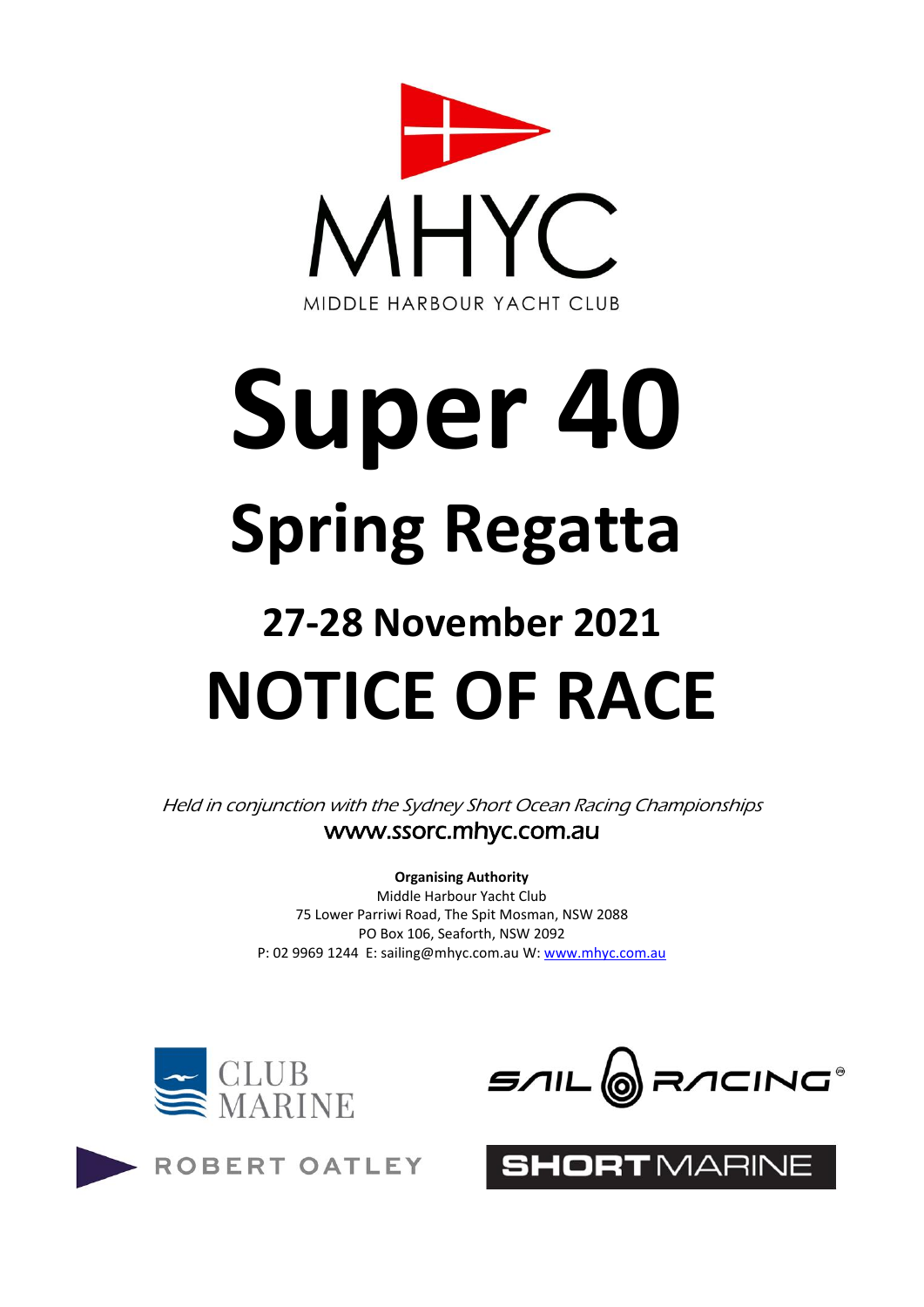### **Super 40 Spring Regatta** 27-28 November 2021 **NOTICE OF RACE**

#### **1.0 RULES**

- 1.1 The Organising Authority for the event is the Middle Harbour Yacht Club (MHYC).
- 1.2 The Race will be governed by;
	- a) the 2021-2024 Racing Rules of Sailing (RRS),
	- b) the 2021-2024 Special Regulations of Australian Sailing (AS),
	- c) the Class Rules of the MC38, Super 12 and other classes entered in the event;
	- d) the 2021-2022 Season MHYC Notice of Race (MHYC NOR);
	- f) this Notice of Race (NoR) and the Sailing Instructions (SI).

#### **2.0 ADVERTISING**

- 2.1 Advertising on a boat shall comply with the requirements of World Sailing Regulation 20 (Advertising Code).
- 2.2 The Organising Authority may provide sponsor's decals and or backstay flags. A boat shall display the sponsor's name and or backstay flag in accordance with this Notice of Race and the Sailing Instructions.

#### **3.0 ELIGIBILITY AND ENTRY**

- 3.1 All boats entered shall have an LOA between 10.5 and 14.5 metres, have a bowsprit and use asymmetric gennakers.
- 3.2 All boats shall have successfully completed an AS Special Regulation Equipment Compliance Audit for Category 7 or higher.
- 3.3 All boats shall hold current public liability insurance cover of no less than AUD\$10 Million.
- 3.4 The Regatta entry fee is \$195 (\$185 online) including GST.
- 3.5 The casual race entry fee for the Seven Islands Race on November 27 is \$55 (\$50 online) inc. GST.
- 3.6 The casual race entry fee for the Windward Leeward races on November 28 is \$140.00 (\$135 online) inc. GST.
- 3.7 Eligible boats may enter by completing an online entry through the Top Yacht Entry System on [the Middle](https://mhyc.com.au/sailing/regattas-championships/super-group-spring-regatta)  [Harbour Yacht Club website](https://mhyc.com.au/sailing/regattas-championships/super-group-spring-regatta) by 2359 hours on Friday 19th November.
- 3.8 Late entries will be accepted online until 2359 hours on Wednesday 24th November. A late entry supplement of \$50 is payable.
- 3.9 Attention is drawn to RRS 76.1 and the RC's right to reject an entry.

#### **4.0 SCHEDULE**

4.1 The schedule of racing is as follows:

| Saturday 27 November 2021                            | Seven Islands Race            | Inshore Passage Race |
|------------------------------------------------------|-------------------------------|----------------------|
| <b>Warning Signal</b>                                | Code Flag G                   | 1155hrs              |
| Sunday 28 November 2021                              | <b>Windward-Leeward Races</b> | 3 Races Scheduled    |
| <b>First Warning Signal</b>                          | Code Flag G                   | 1155hrs              |
| Subsequent races will be started as soon as possible |                               |                      |

4.2 No Warning Signal will be made after 1500hrs on Sunday 28 November 2021.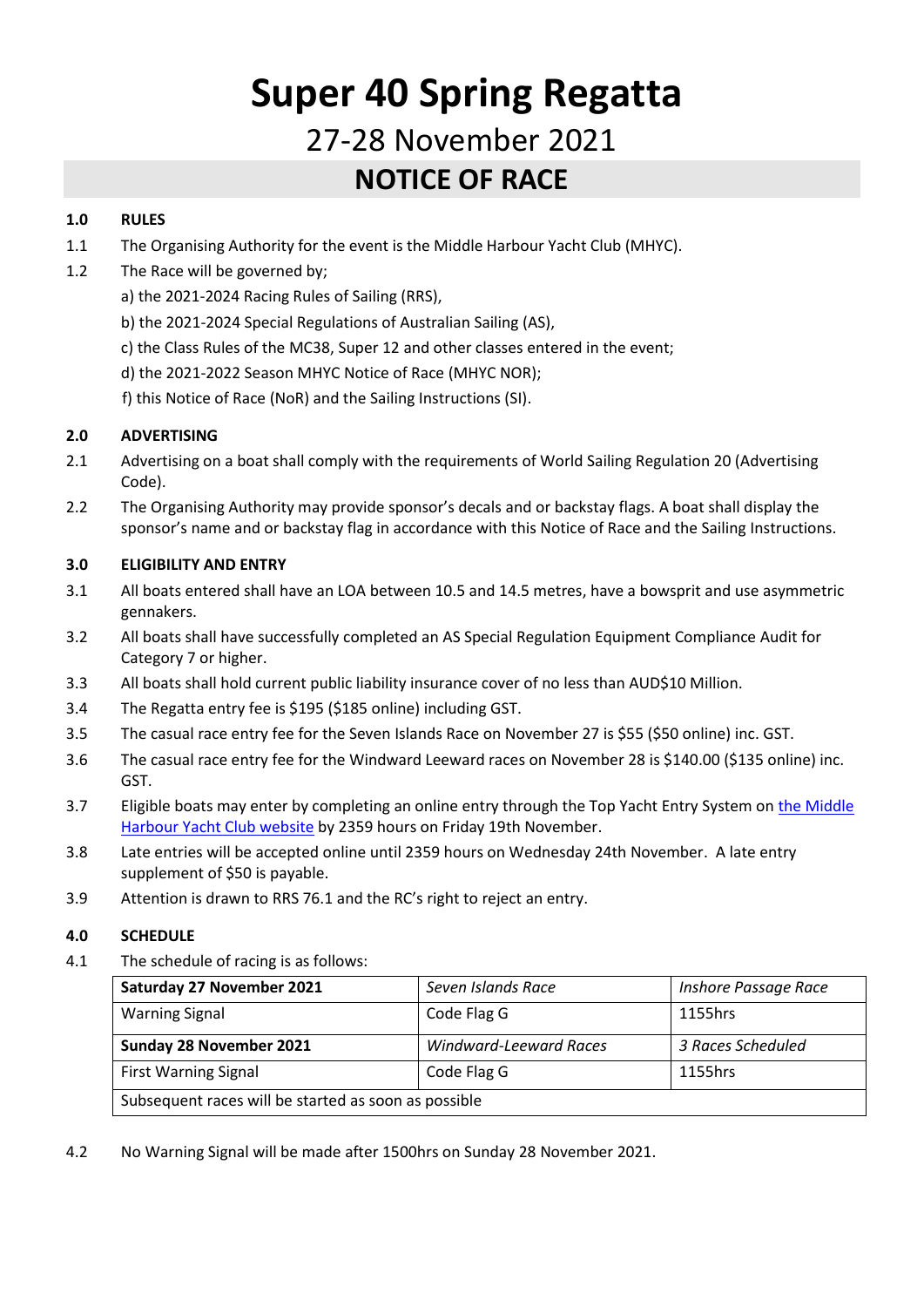#### **5.0 SAILING INSTRUCTIONS**

5.1 Sailing Instructions will be available from the Sailing Office from Friday 26 November and published on the MHYC website and Sydney Short Ocean Racing Championship website.

#### **6.0 DIVISIONS**

6.1 Divisions may be created or combined at the discretion of the Organising Authority

#### **7.0 START LINE**

- 7.1 The starting area for the Seven Islands Super 40 Fleet Race on Saturday 27th November will be in the vicinity of Hunters Bay, Balmoral.
- 7.2 The starting area for Super 40 Windward-Leeward Races on Sunday 28 November will be in the vicinity of The Sound.

#### **8.0 RACING AREA**

- 8.1 For the Seven Islands Race on November 27, racing will be conducted in the waters of Lower Middle Harbour and Sydney Harbour.
- 8.2 For the Windward Leeward races on November 28, courses will be described in the Sailing Instructions.

#### **9.0 FINISH LINE**

- 9.1 The Finish Line for the Seven Islands Race on November 27 will be the Club House Finish Line per MHYC NOR 17.
- 9.1 The Finish Line for the Windward Leeward races on November 28 will be described in the Sailing Instructions.

#### **10.0 SCORING & PRIZES**

- 10.1 Results will be calculated on PHRF handicap and on IRC. Boats that do not have a current IRC certificate will be scored on PHRF only. A boat may not seek redress in respect of the assignment of handicaps. This amends RRS 60.1(b).
- 10.2 The RRS Appendix A Low Point System shall apply.
- 10.3 Four (4) races are scheduled and no scores will be discarded.
- 10.4 The Seven Islands Super 40 Fleet Race on Saturday 27th November will be double points.
- 10.5 Prizes may be awarded to the first three (3) overall place-getters at the discretion of the Race Committee at a presentation to be held at MHYC following racing each day.

#### **11.0 DISCLAIMER OF LIABILITY**

- 11.1 Competitors participate in the Championship entirely at their own risk. The Organising Authority and their respective officers, employees, volunteers and members, will not accept any liability for any loss, material damage or personal injury or death sustained in conjunction with or prior to, during or after the race.
- 11.2 The Organising Authority is not responsible for the seaworthiness of a yacht whose entry is accepted or the sufficiency or adequacy of its equipment.
- 11.3 Competitors attention is drawn to RRS 3.0 'Decision to Race'. "The responsibility for a boats' decision to participate in a race or to continue racing is hers alone."